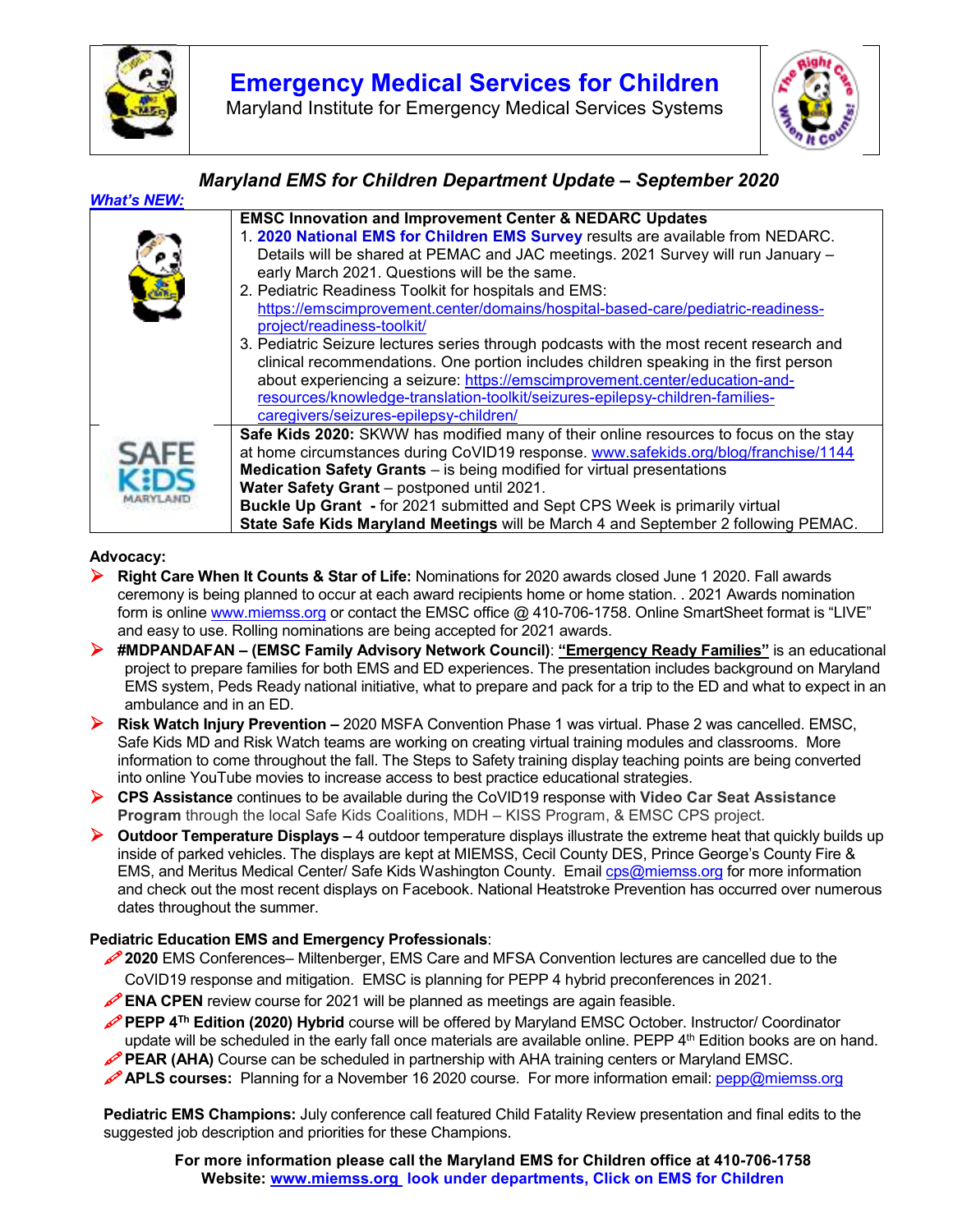

# **PEMAC Education Subcommittee Update September 2020**



#### **1.BLS Subcommittee:**

Subcommittee meets on September 18, 2020 and did not meet over the summer.

### **2.ALS Subcommittee:**

State Paramedic renewal content has been released. Topics include capnography, pediatric seizures, sepsis, cultural competency, anaphylaxis, patient technology, health and wellness and alternative destinations

### **3.Continuing Education Updates:**

### a) **APLS Courses**

- 2020 Course Offerings November  $16<sup>th</sup>$  @ Location TBD
- 2020 courses will hopefully include the PALS Heartcode option
- 2021 course dates will be proposed this month and consideration for remote courses

### b) **PEPP Courses**

- $\bullet$  PEPP 4<sup>th</sup> Edition text books are available
- $\bullet$  PEPP  $4<sup>th</sup>$  Edition instructor toolkit is available (digital) and Course Coordinator online required course is available
- $\bullet$  Hybrid online didactic modules are not available as of 9/1/2020 but anticipated this fall.
- Maryland instructor/ coordinator rollout is waiting on the hybrid online portion and the online testing for BLS and ALS courses.
- EMSC is exploring options for locations for the October 2020 course and CoVID restrictions may require two small courses back to back.
- **EMSC** is planning for PEPP  $4<sup>th</sup>$  edition hybrid courses as preconference for Winterfest, Miltenberger and EMS Care. Alternatively regional course will be set up following CDC and state guidelines recruiting the Pediatric EMS Champions to take or assist in the courses.
- c) Pediatric TOR training:
	- Webinar posted for the Pediatric EMS Champions on Pediatric Cardiac Science & Pediatric TOR
	- Shorter presentation on Pediatric TOR posted in Sharefile for Champions with case studies
- d) Additional Course Offerings

#### **4.Video/Web Training**

#### *Completed Webinars available on MIEMSS LMS*

- a) Neonatal Resuscitation Webra Price-Douglas, PhD, CRNP Available on LMS
- b) Pediatric Tracheostomy Care Available on LMS
- c) Pediatric Burn Injuries Available on LMS
- d) Pediatric Stroke by Ryan Felling, MD, PhD Available on LMS

#### *Webinars in process/planning*

- a) OB & Newborn Emergencies Current workshop to be modified for LMS
	- OB Emergencies LMS to be presented by Jen Fahey, CNM, MPH
- b) Pediatric Vascular Access current workshop has 4 lectures, planning to convert core Hydration Assessment lecture by Jessica Strohm-Farber DNP, CPNP-AC

## **Please see EMS & Prevention Educational Conferences 2020 handout**

**For more information please call the Maryland EMS for Children Department at 410-706-1758 Email for Pediatric Education is pepp@miemss.org**